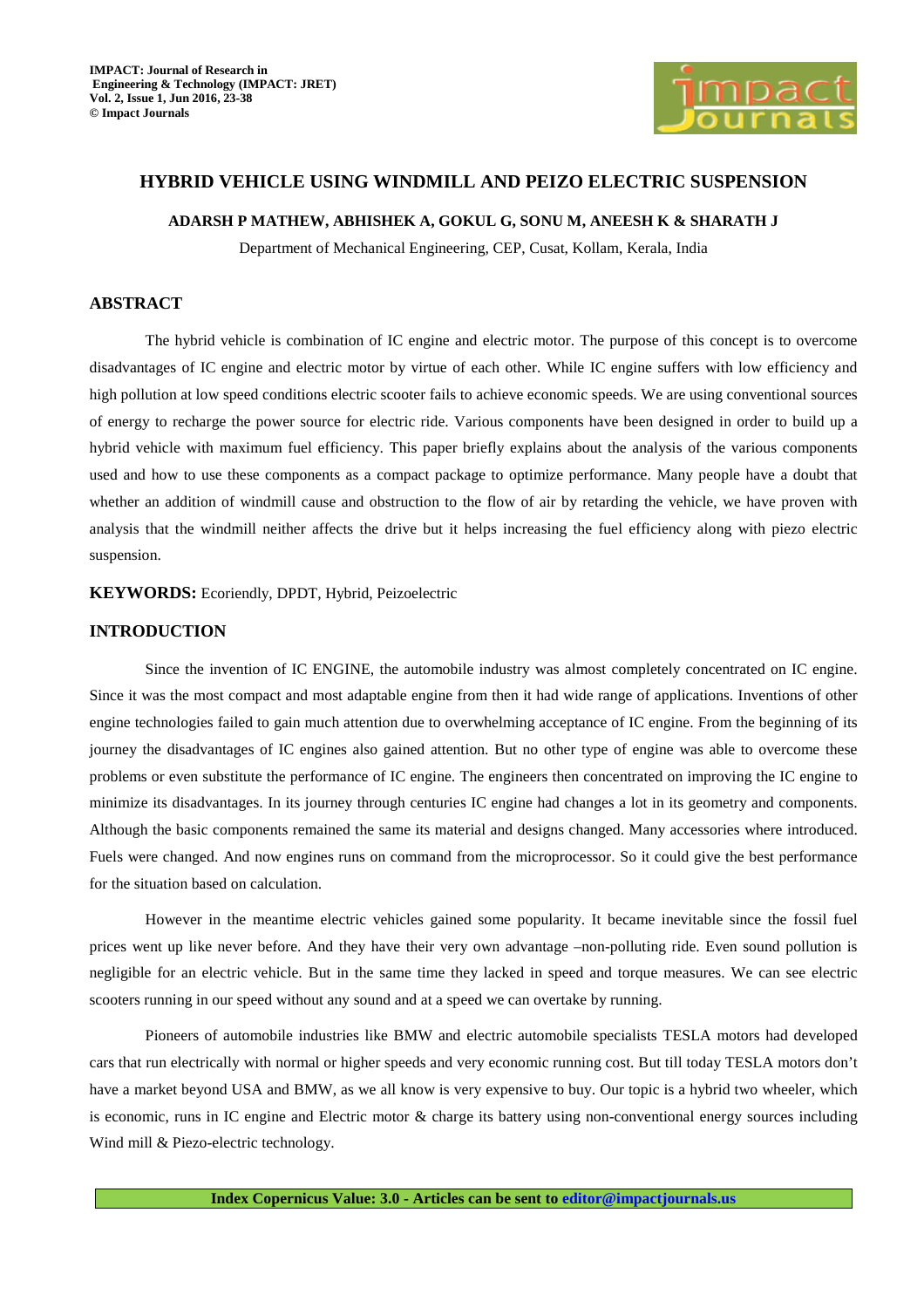### **EXSISTING TECHNOLOGY**

The existing technology is very common and we see them in our daily lives. When a vehicle, which runs on IC engine, starts from rest we have to disengage the clutch and shift the transmission to first gear. As it gets initial movement and a certain speed is reached we shift it to second gear and we speeds up the vehicle. This continues up to top gear. Whenever low speed conditions are present we've to shift to the lower gear ratios. The engine condition at the initial gear ratios causes a drop in fuel efficiency. An IC engine burns comparatively more fuel in low speed conditions than in economic speed conditions. This make starting the ride, riding through difficult terrains and city riding an expensive task. Any domestic vehicle we use can provide its maximum efficiency or simply mileage at 30-50kmph but the mileage will drop when we go for city ride. The mileage is issue is more serious in case of a 2 stroke IC engine and it causes more pollution than a 4stroke engine. A 2 stroke engine is capable of developing more power than an identical 4 stroke engine. 2 stroke engines are being avoided by industry because it's low efficiency and high pollution ratings. Their usage is now restricted to small agricultural machines and low cost 2 wheelers.

An electric scooter is a 2 wheeler which runs purely on an electric motor. The electric motor is powered by a battery. The battery can be recharged when the vehicle at rest. We can plug the charger to domestic ac supply and charge the battery. Once charged for 6 hours it can run 60-80 km at an average speed of 25 km per hour. This is not acceptable for the fast running world. While the electric scooter is totally ecofriendly and don't produce any pollution. It neither makes sound pollution nor air pollution. In India electric scooter under 250 watts don't even need a registration. Yet it has not achieved much acceptance due to its low speeds.

Several automobile companies have been researching in developing a hybrid vehicle and some of them had developed prototypes. Recently BMW released its own Hybrid Car commercially named i8. It has a turbocharged threecylinder gas engine teams with two electric motors for a combined 357 hp power.

# **CONCEPT OF HYBRID VEHICLE**

The starting stage of a vehicle can be achieved by means of an electric motor. This means the speed of the vehicle with electric motor is low, which is acceptable when a vehicle starts moving and it has not to gain speed already. The pollution is negligible sins it totally runs on electric motor. We don't have to burn any petrol either. All it takes is electricity from the battery, which should be recharged later.

When we reach a predetermined speed, at which in normal case we engage higher gear ratios in an IC engine, we can switch the ride to IC engine. Switching the ride at this stage helps us to gain more speed and avoid the fuel loss at primary gear ratios. And at economic speed conditions IC engine give better fuel efficiency and it has minimum pollution at that stage.

The battery can be charged by several methods. A readily available scooter has an inbuilt dynamo to charge its inbuilt battery. We can use this dynamo to charge our battery. But this is only a conventional method. Instead of that we can place windmill in front of the vehicle, by which we can make use of the air flow when we ride the vehicle. This wind rotates the windmill and the dynamo coupled to the windmill. With an appropriate electronic circuit we can use the electricity produced by the dynamo to charge batteries.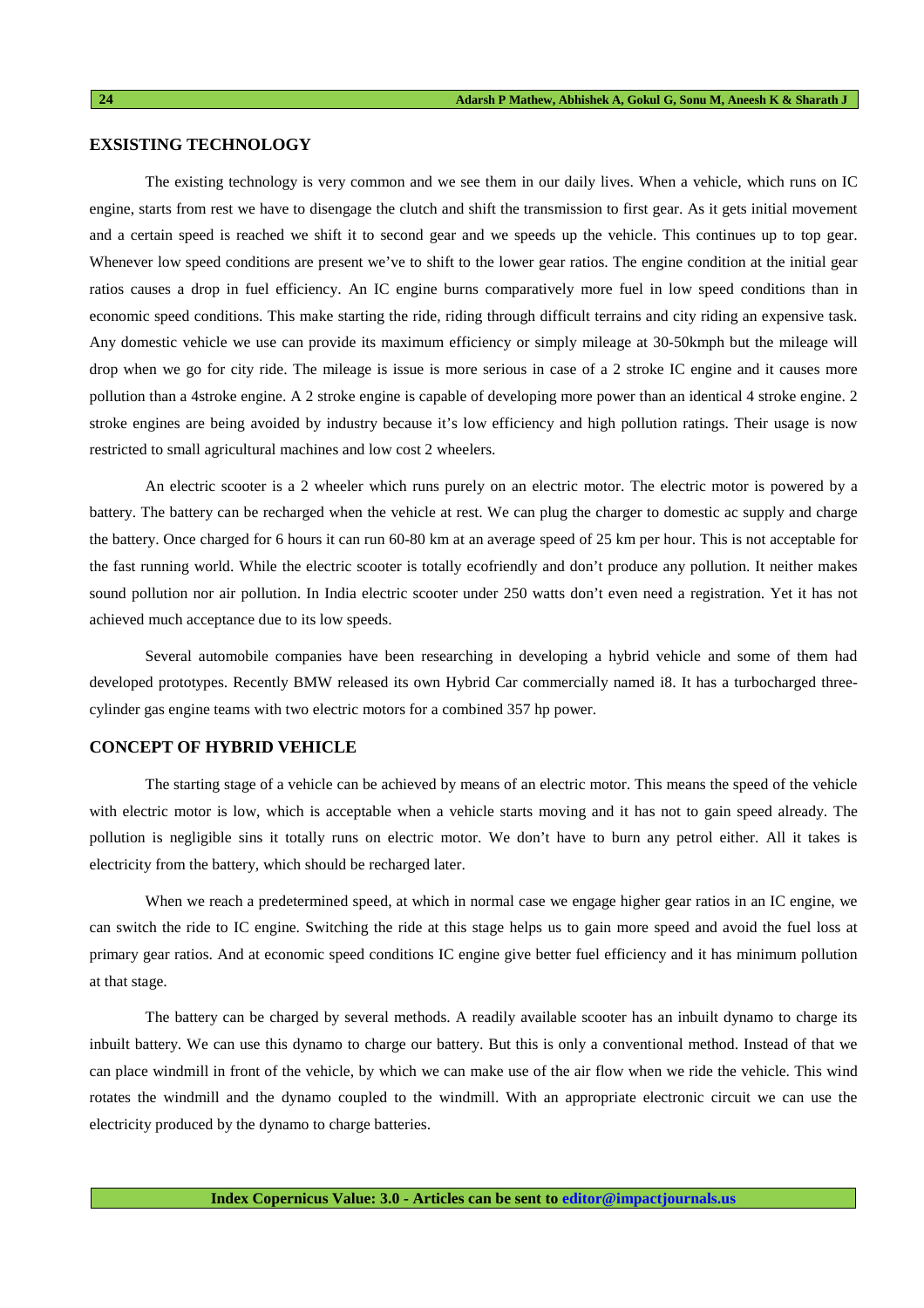### **Hybrid Vehicle Using Windmill and Peizo Electric Suspension 25**

As a concept we can also make use of its suspension system. By placing piezo electric strips inside the suspension system we can avail more electric power. This can be used for charging the battery. It's not totally adapted in this project

# **COMPONENTS**

The entire project is done on a 2 stroke scooter. Changes and adoptions are made to this main element. The components described in this section include

- Vehicle
- **Electric**
- **Motor Battery**
- Windmill
- Dynamo
- Piezo Electric Strips
- **Accessories**

# **Vehicle**

For the fabrication of the project work we need a vehicle which runs on an IC engine.

A 2003 model Kinetic zing is the vehicle on which the project is done. It is 71.5cc 2 Stroke vehicle which delivers a Maximum Power of 4.3ps@500rpm and a Maximum Torque of 5.70nm@4500rpm. It has a top speed of 60 kmph.

This scooter has automatic transmission which makes ride easier. One aim of this project is eliminate the fuel lose at lower gear ratios. Since we have an automatic transmission scooter we don't have to worry about shifting the gear manually. But that doesn't mean automatic transmission emits loses at lower gear ratios. It only eliminates the manual gear shifting.

The transmission system is a belt drive since it is a comparatively low power vehicle. The engine is air cooled. It has electric start mechanism. In our project this mechanism enables easy ride shift between IC Engine and Electric motor. Since it has a 2 stroke engine the lubricating oil should be mixed with the petrol during refilling.



**Figure 1 Kinetic Zing 2003 (Photo Taken before Fabrication)**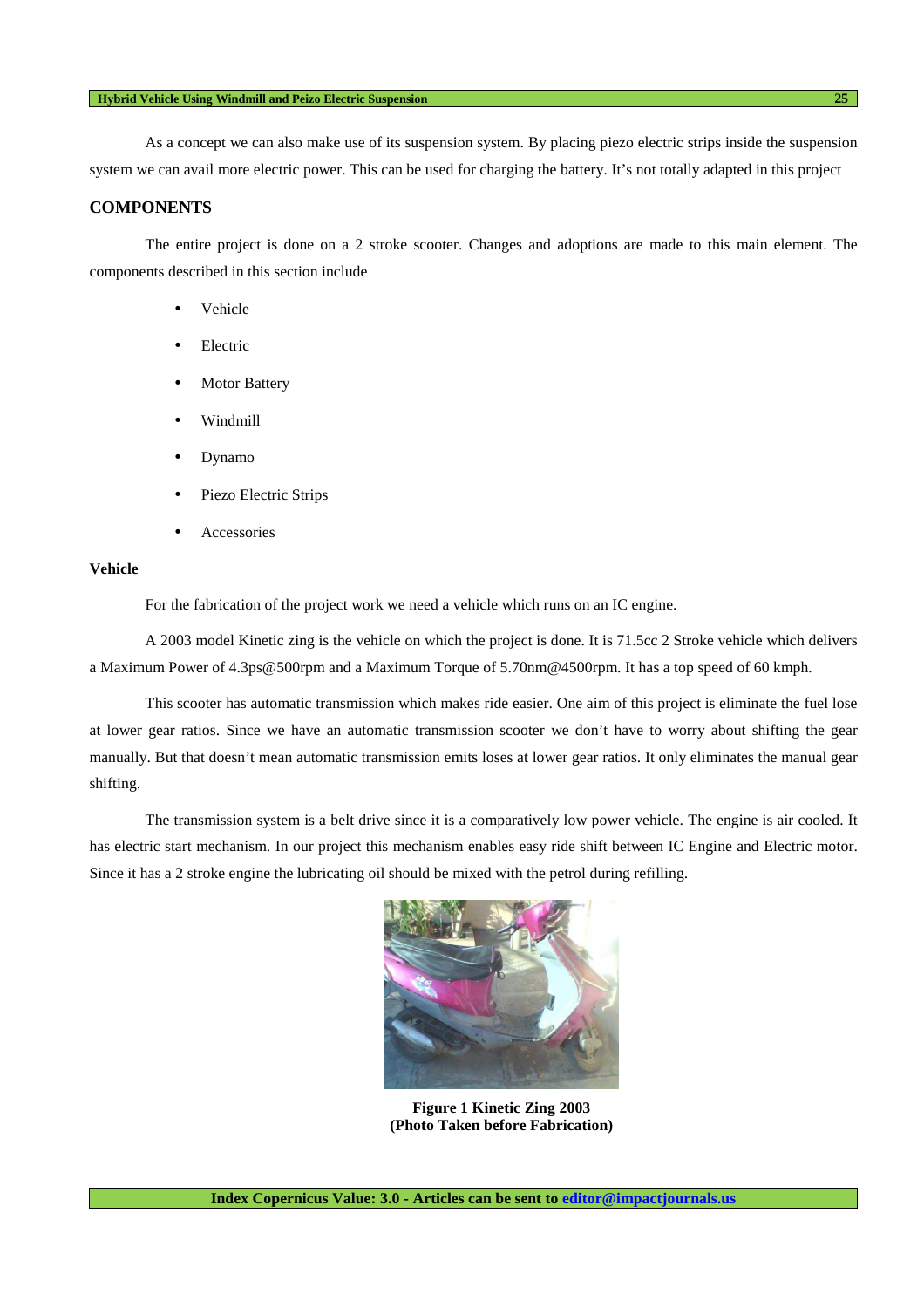| <b>Kinetic Zing Specifications</b> |                                          |  |  |
|------------------------------------|------------------------------------------|--|--|
| <b>Engine Displacement</b>         | 71.5 CC                                  |  |  |
| <b>Engine Type</b>                 | Air cooled, 2 stroke                     |  |  |
| Number of Cylinders                |                                          |  |  |
| Valves per Cylinder                | $0(2$ stroke engine $)$                  |  |  |
| <b>Maximum Power</b>               | 4.3 PS @5500 rpm                         |  |  |
| Maximum Torque                     | 5.7 Nm @4000 rpm                         |  |  |
| <b>Bore x Stroke</b>               | 46.0 x 43.0 mm                           |  |  |
| Fuel Type                          | Petrol                                   |  |  |
| <b>Starter</b>                     | Electric-Kick                            |  |  |
| <b>TRANSMISSION</b>                |                                          |  |  |
| <b>Transmission Type</b>           | Auto                                     |  |  |
| Final Drive (Rear Wheel)           | <b>Belt</b>                              |  |  |
| <b>WHEELS &amp; TYRES</b>          |                                          |  |  |
| Front Tire (Full Spec)             | 3.00 x 10 4PR                            |  |  |
| Rear Tire (Full Spec)              | 3.00 x 10 4PR                            |  |  |
| <b>BRAKES</b>                      |                                          |  |  |
| Front Brake Type                   | 110 mm Drum                              |  |  |
| Rear Brake Type                    | 110 mm Drum                              |  |  |
| <b>SUSPENSION</b>                  |                                          |  |  |
| <b>Suspension Front</b>            | Leading link with coaxial Shock Absorber |  |  |
| Suspension Rear                    | Hydraulic Damper with Coaxial Spring     |  |  |
| <b>DIMENSIONS</b>                  |                                          |  |  |
| Overall Length                     | 1740 mm                                  |  |  |
| Overall Width                      | 640 mm                                   |  |  |
| Overall Height                     | 1076 mm                                  |  |  |
| Wheelbase                          | 1235 mm                                  |  |  |
| <b>Ground Clearance</b>            | 120 mm                                   |  |  |
| Kerb Weight                        | 82.0 kg                                  |  |  |
| <b>Fuel Capacity</b>               | 4.0 Litres                               |  |  |

| Ι<br><br>I<br>٠ |  |
|-----------------|--|
|-----------------|--|

## **Electric Motor**

The scooter provides the IC engine now we have to make the scooter hybrid. An electric motor should be provided for this purpose. Electric motor is available in form of hub motors. A hub motor is simply the front wheel of an electric scooter. In conventional wheels, inside the wheel hub we have a drum brake system or nothing. But in case of an electric scooter the front wheel hub has a motor inside it. We give power supply to this motor and it rotates so as the wheel. That's the drive mechanism of electric scooter. When adapted to the IC engine ran scooter, the motor has to take more weight. The IC Engine vehicle is much heavier than an electric scooter. This may affect the performance of the motor. The electric motor used here is a brushless dc motor.

- Wheels:  $16"x3"$
- Voltage : 48 V
- Current : 7 Ampere
- Wattage: 250 watts
- Power: 0.5 HP @2800rpm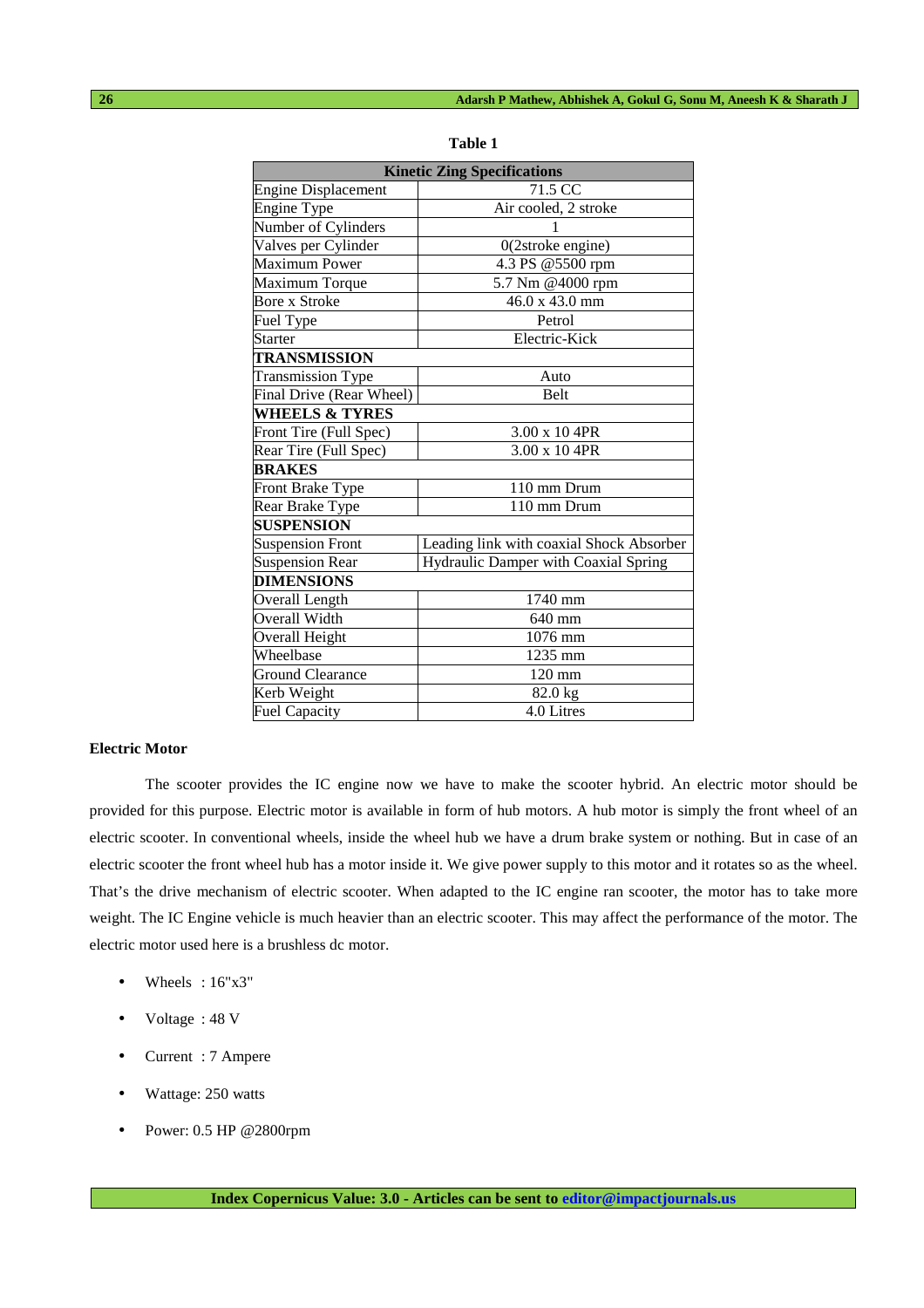

**Figure 2: Hub motor (Brushless DC Motor)** 

#### **Battery**

The power source of the electric motor is a rechargeable automobile battery. 4 Lead acid batteries are connected in series to ensure the supply of sufficient electricity to the motor. The scooter already has a 12V Lead acid battery inbuilt. We don't disturb that assembly. Instead assign the batteries on the central space of the scooter. The battery must be recharged with respect to its discharge. The battery used here is a maintenance free battery, which does not require frequent refilling of battery water. However if it is not used for a long time it will discharge by itself and should be recharged by means of an external battery charger. Most of the automobiles in present use a battery in order to initiate electric start mechanism and to run electric components such as lamps, fans, infotainment systems etc. All these things can be run by a 12 volt motor. But for running the hub motor of an electric scooter the 12v is not sufficient. That's why four 12 volt batteries are used here, which supplies a total of 48 V.

Specifications of battery

- Type : Lead Acid, Dry cell
- Voltage : 12V/battery
- Number of batteries: 4
- Total Voltage: 12\*4= 48 V
- Current : 7 Ampere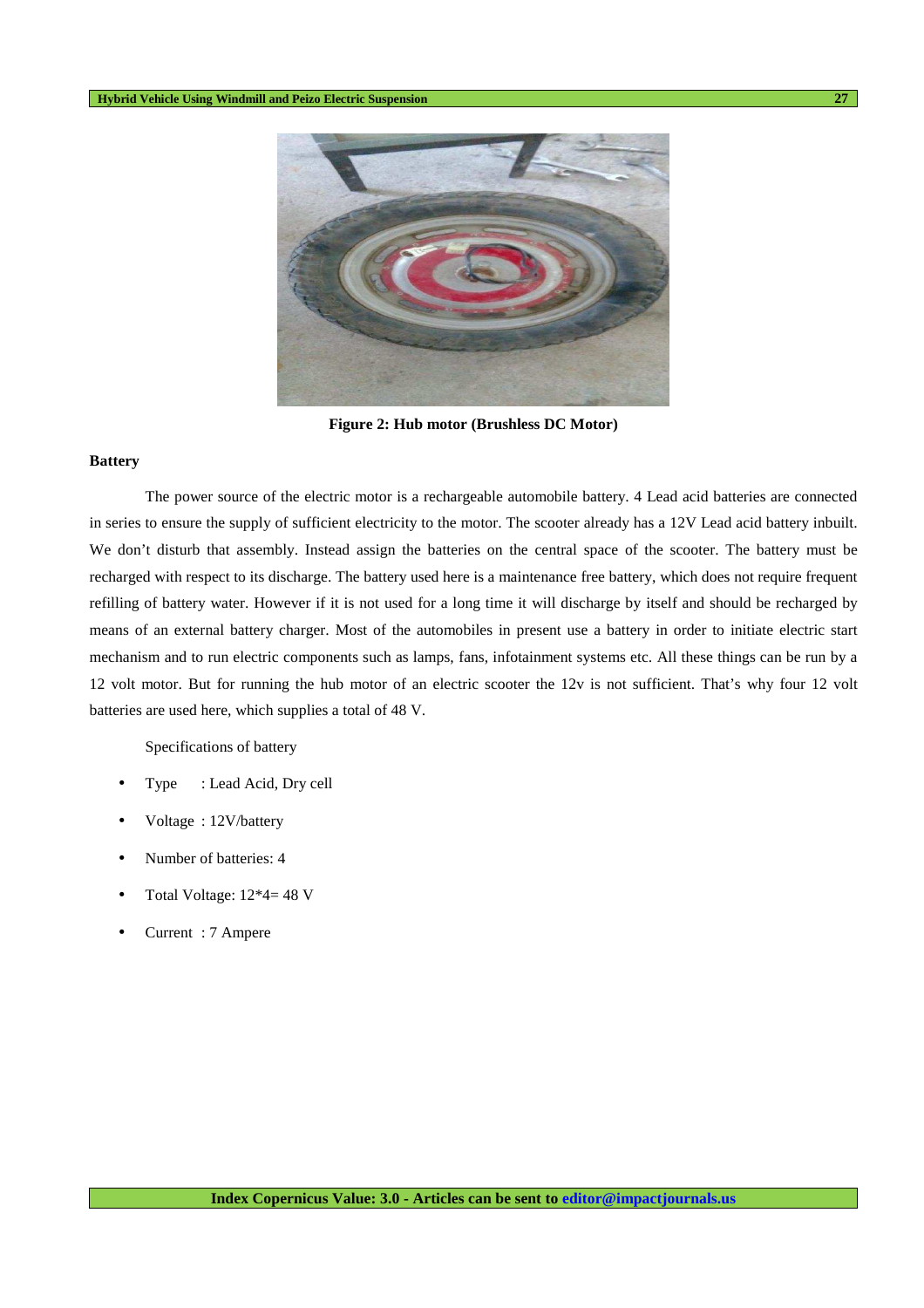

**Figure 3: Battery (When Connected)** 

### **Wind Mill**

Windmill converts the wind energy into mechanical energy. By coupling the windmill to a pump or a generator, we can make use of the mechanical energy available at the shaft of a windmill. Here a comparatively small wind mill is mounted on the front of the vehicle. The air flow at the front of the vehicle while riding can rotate the fan blades. The position of windmill and the direction of air flow affect the speed of the fan. The number of fan blades and its dimensions also takes a major role in utilizing the airflow. The fan should be mounted with an appropriate covering so that the side air flow won't disturb the rotation of the fan. The number of blades on fan should not be 4, 5 since it causes heavy vibration. No of blades should be 3 for maximum efficiency. Also its angle should be low to reduce vibration and the best optimized blade angle is 30degree.

Specifications

- Diameter of the leaf : 9 Inch
- Number of leaves : 6
- Blade Angle : 30 degree
- Blade material : Fiber



**Figure 4: Wind Mill**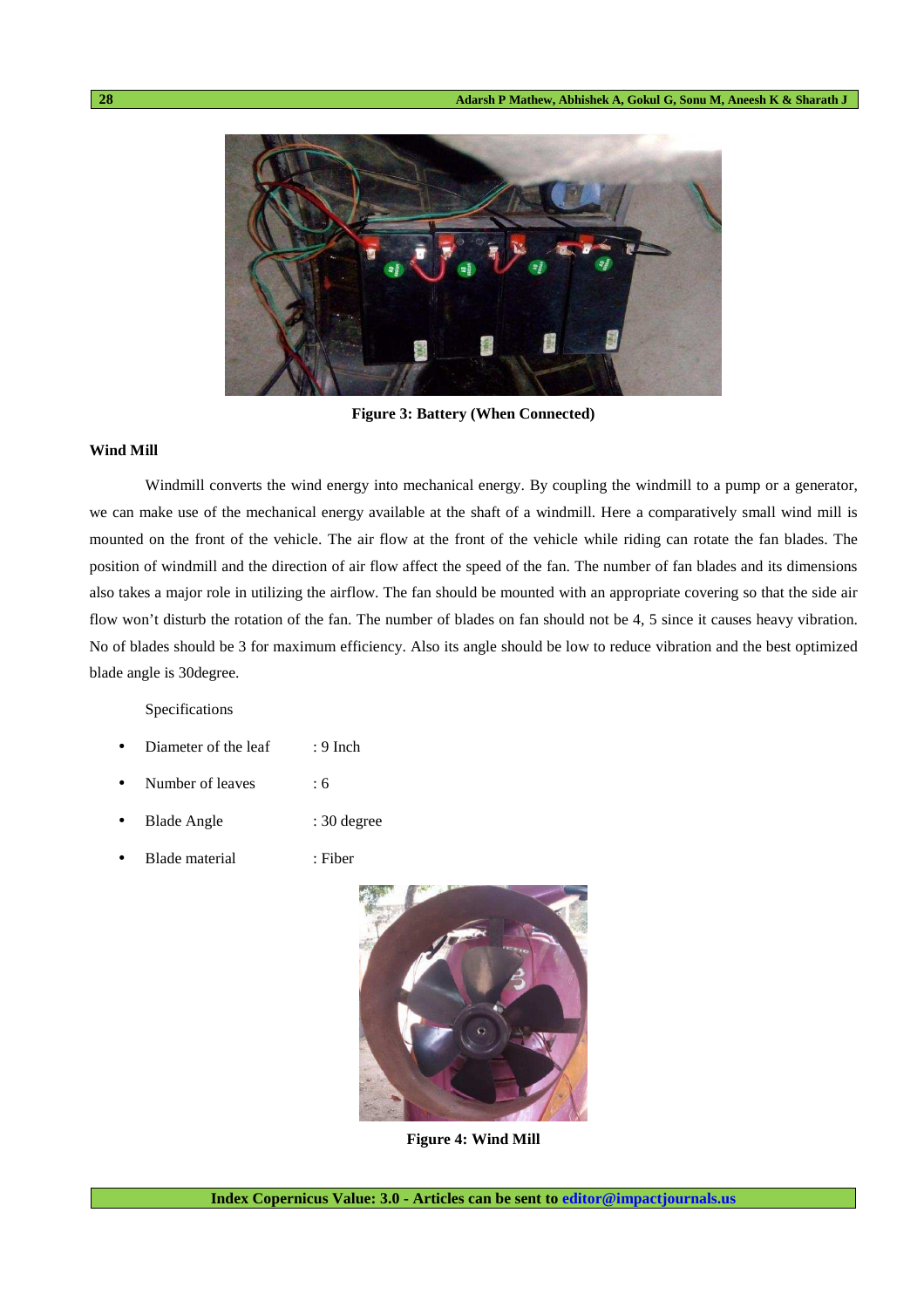**Dynamo** 



**Figure 5: Permanent Magnet dc Generator** 

Every automobile has a dynamo coupled to the engine to recharge the inbuilt battery and to power the ignition system. In this project we can use this dynamo to charge the battery. But it is not used. Instead of that a dynamo is coupled to the windmill. The mechanical energy from the wind mill is converted into electricity by means of the dynamo. The dynamo should be capable of developing electricity at a magnitude enough to charge the battery. The dynamo can't be directly connected to battery either. It requires adequate electronic circuit to connect the dynamo and the battery. The design of the dynamo should be in such a way that it can be easily coupled with the shaft of the wind mill. The dynamo is mounted on the frame and windmill is shaft is coupled to it.

### **Specifications**

- Type : Permanent magnet dc generator
- Voltage: 12 V
- Power : 40 Watts Speed : 500 rpm

#### **Piezo Electric Strips**

Piezoelectric Effect is the ability of certain materials to generate an electric charge in response to applied mechanical stress. The suspension system of any automobile is continuously subjected to mechanical stress due to the irregularities in the terrain it's travelling and the vibrations of the vehicle itself. These stresses have being totally wasted from the beginning of automobile saga. Adaption of piezo electric technology to the suspension system is a solution for making use of this mechanical stress. For our roads the mechanical stress has higher magnitudes and they vary very frequently. By adding piezo electric technology to suspension system we can generate considerable amount of electrical energy which can be used for various purposes of a vehicle. The project adapts piezo electric strips to the rear suspension of the vehicle. By which some of the mechanical stresses can be utilized. Only a small amount of electricity is produced this way so it's not used for any purpose other than experiment. There are certain piezo electric materials available in the market. Other than that we don't have a highly efficient material. Since the researches on piezo electric materials and electricity generation using them is still at infant stage.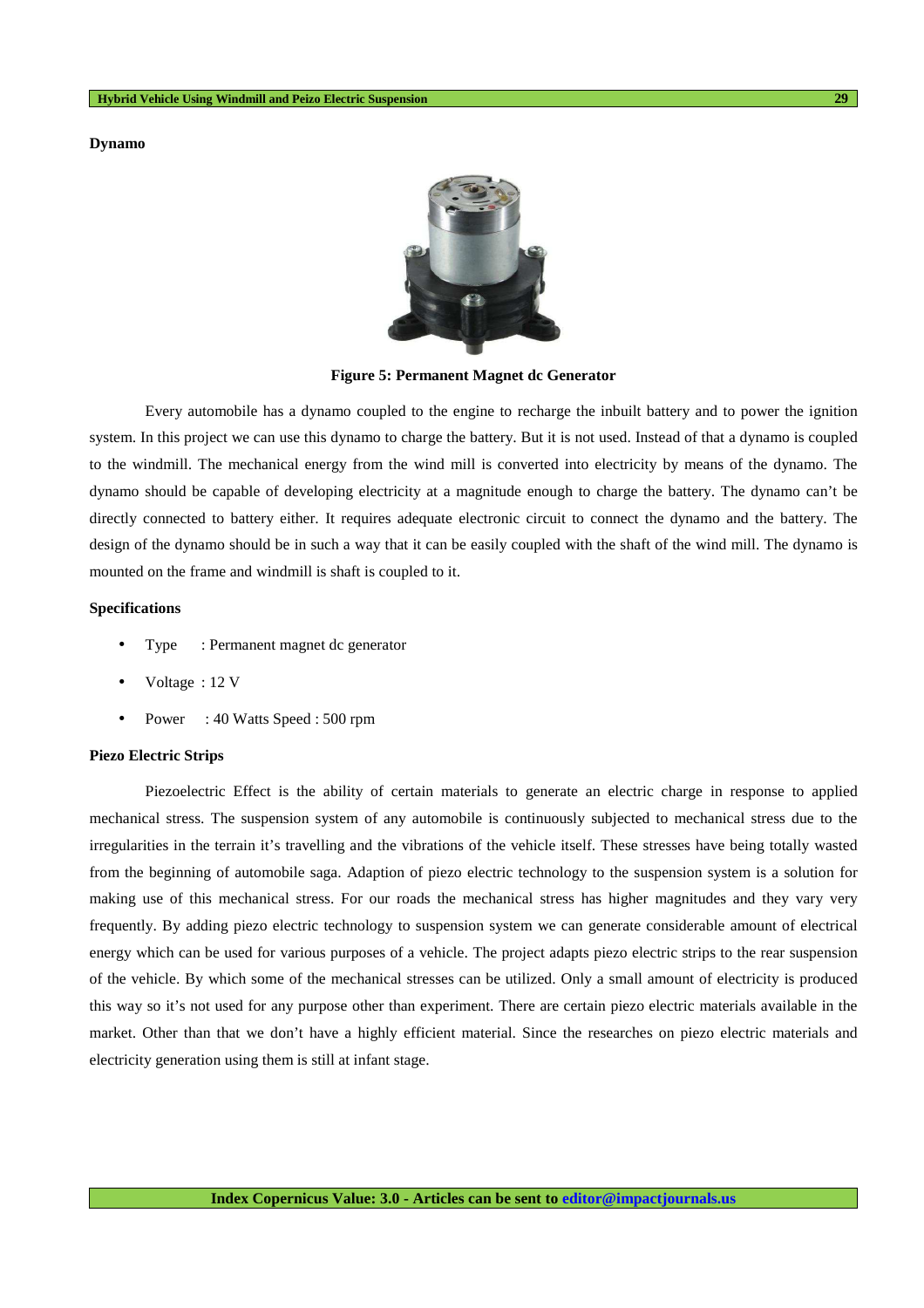| <b>Specifications</b>    |                            |  |
|--------------------------|----------------------------|--|
| Material                 | : Lead Zirconated Titanate |  |
| Voltage per strip        | : 1- 1.9 V                 |  |
| Number of strips used: 3 |                            |  |
| Maximum voltage          | : <5.7V                    |  |
| Current                  | : 100 mA                   |  |





**Figure 6: Piezo Electric Suspension System in Project** 

### **Accessories**

For the controlling of the components listed above some other accessories are necessary. Without these accessories the project may not function as proposed and operations can cause damage to electrical equipment. The accessories are listed below

Variable resistance accelerator Microcontroller

### **Variable Resistance Accelerator**

This is simply a variable resistance designed to look like an accelerator. The resistance can adjust by turning the accelerator. This technology is used in electric scooter for acceleration. When the accelerator is in initial position the resistance will be maximum and there won't be any current supply into the hub motor. This remains the vehicle in rest position. When the accelerator is turned, it is just like the movement of knob of rheostat. As we turn the accelerator the resistance decreases gradually and more electricity is allowed to pass through the hub. The variable resistance used here is just a relay circuit from the micro controller because letting all the current to pass through the accelerator may cause huge current loss and will result in heating up or blowing off of the variable resistance. Since accelerator to have to be controlled by human hand we can't risk such a situation. Also the immediate drop in resistance can blow of the windings of the hub motor. It is also prevented by the microcontroller.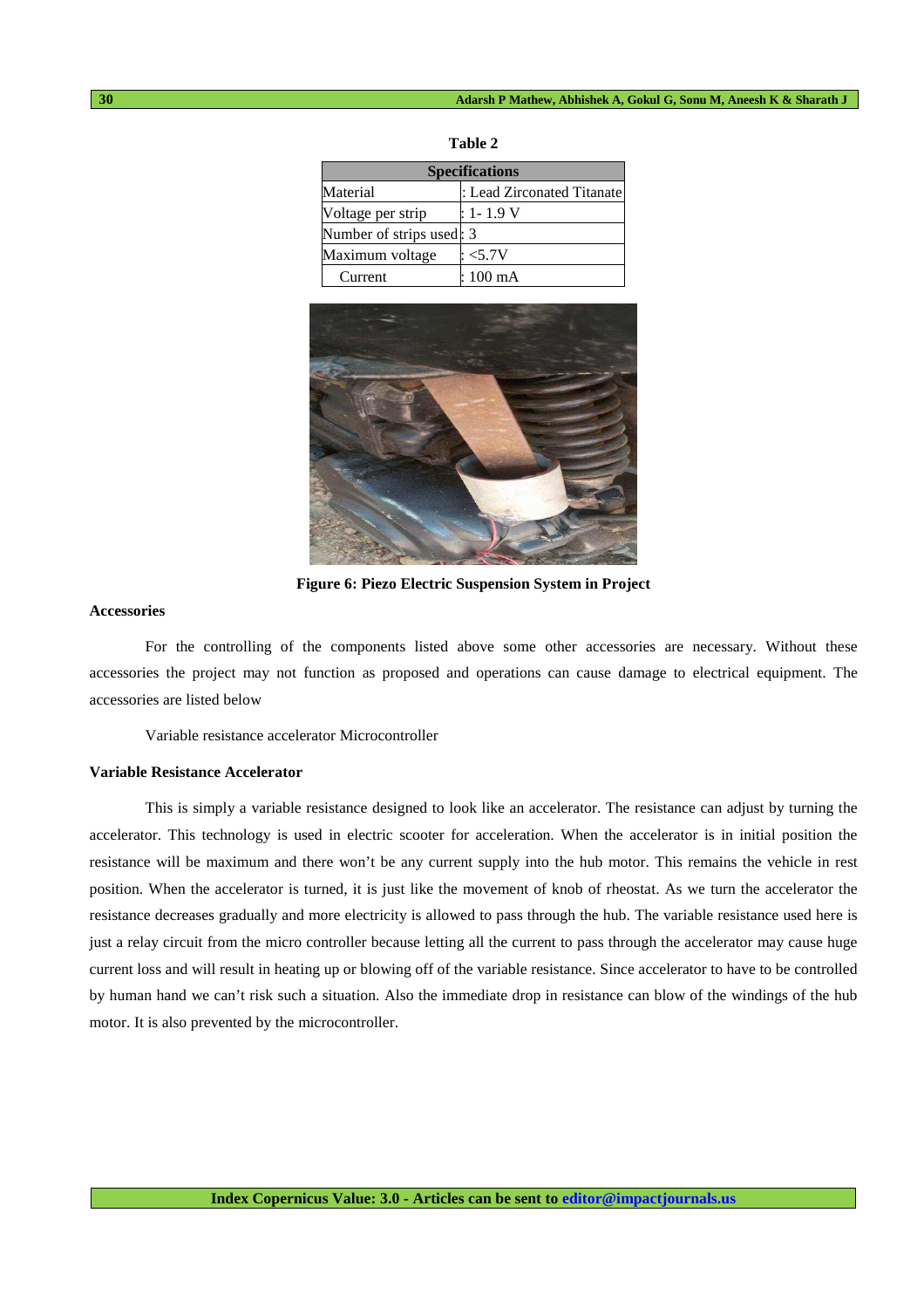

**Figure 7: Varibale Resistance as Throatler** 

## **MICROCONTROLLER**

Micro controller is that the brain of all electrical systems utilized in the electrical scooter. It's an integral most effective drive circuit. This can be a standard card utilized in the majority electrical scooters commercially. The drive circuit analyses the input from the variable resistance and inputs relating to load conditions. When analyzing the in-put information in send voltage to the motor with magnitude enough to run the motor with adequate force and speed. AN electronic speed management or ESC is AN electronic circuit with the aim to vary an electrical motor's speed, its direction and presumably additionally to act as a dynamic brake. ESCs square measure usually used on electrically steam-powered radio con-trolled models, with the range most frequently used for brushless motors basically providing AN electronically generated three-phase power low voltage supply of energy for the motor.



**Figure 8: Inside of Electronic Speed Control** 



**Figure 9: Electronic Speed Control in Use**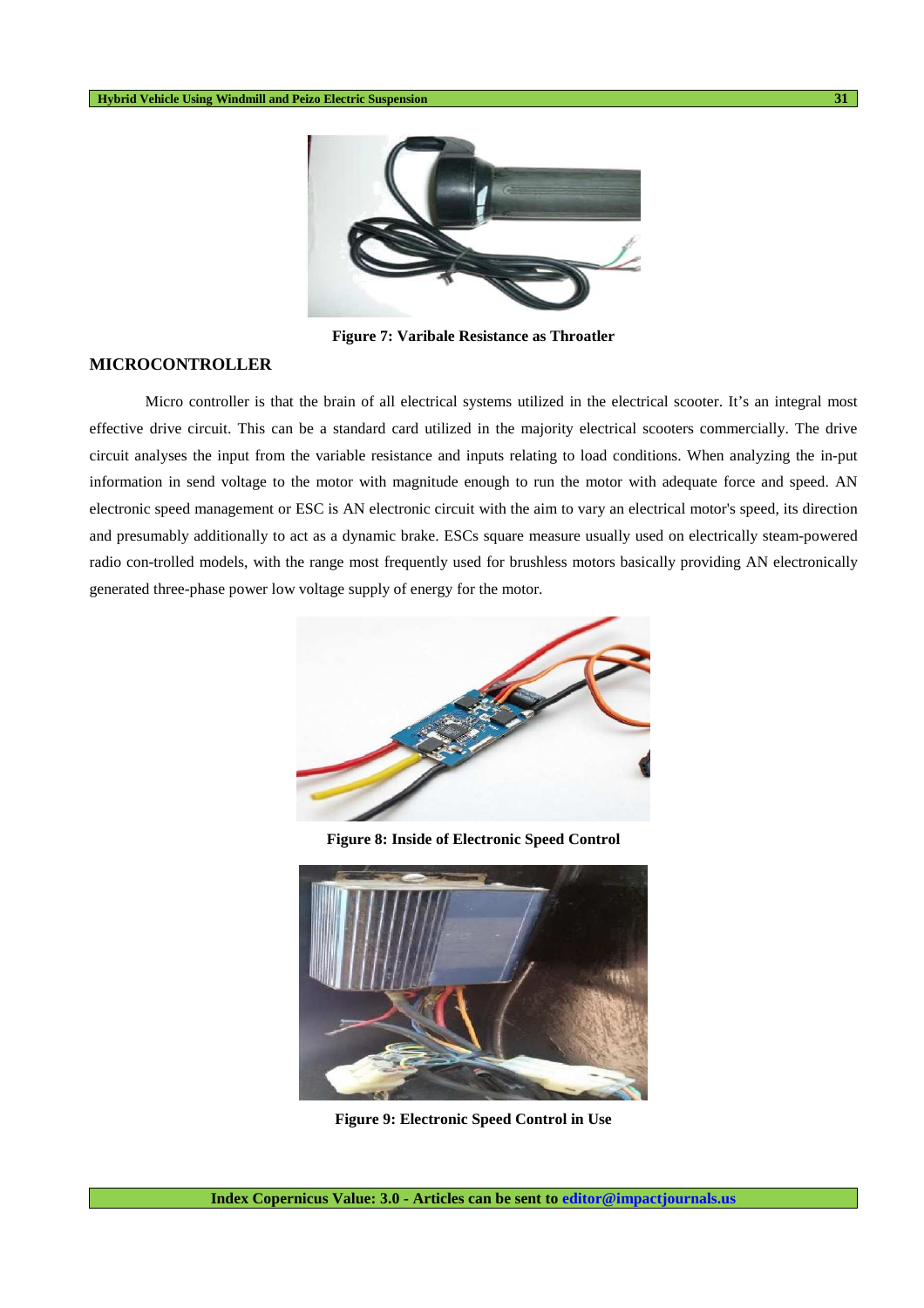### **BRUSHLESS DIRECT CURRENT MOTOR**

A BLDC motor accomplishes commutation electronically using rotor position feedback to determine when to switch the current. Feedback usually entails an attached Hall sensor or a rotary encoder. The stator windings work in conjunction with permanent magnets on the rotor to generate a nearly uniform flux density in the air gap. This permits the stator coils to be driven by a constant DC voltage (hence the name brushless DC), which simply switches from one stator coil to the next to generate an AC voltage waveform with a trapezoidal shape



**Figure 10: Brush Less DC Motor (Three-Phase BLDC Motor)** 

To get needed torsion and speed a three-phase BLDC motor is employed. A 3-phase BLDC motor needs three Hall sensors to find the rotor's position. Supported the physical position of the Hall sensors, there square measure 2 kinds of output: a 60° section shift and a 120° section shift. Combining these 3 Hall sensing element signals will verify the precise commutation sequence. Figure shows the commutation sequence of a three-phase BLDC motor driver circuit for gyration. 3 Hall sensors— "a," "b," and "c"—are mounted on the mechanical device at 120° intervals, whereas the 3 section windings square measure in a very star formation. For each 60° rotation, one in all the Hall sensors changes its state; it takes six steps to finish an entire electrical cycle. In synchro-nous mode, the section current switch updates each 60°. For every step, there's one motor terminal driven high, another motor terminal driven low, with the third one left floating. Individual drive controls for the high and low drivers allow high drive, low drive, and floating drive at every motor terminal.

However, one signal cycle might not correspond to an entire mechanical revolution. The amount of signal cycles to finish a mechanical rotation is decided by the amount of rotor pole pairs. Each rotor pole combine needs one signal cycle in one mechanical rotation. So, the amount of signal cycles is adequate the rotor pole pairs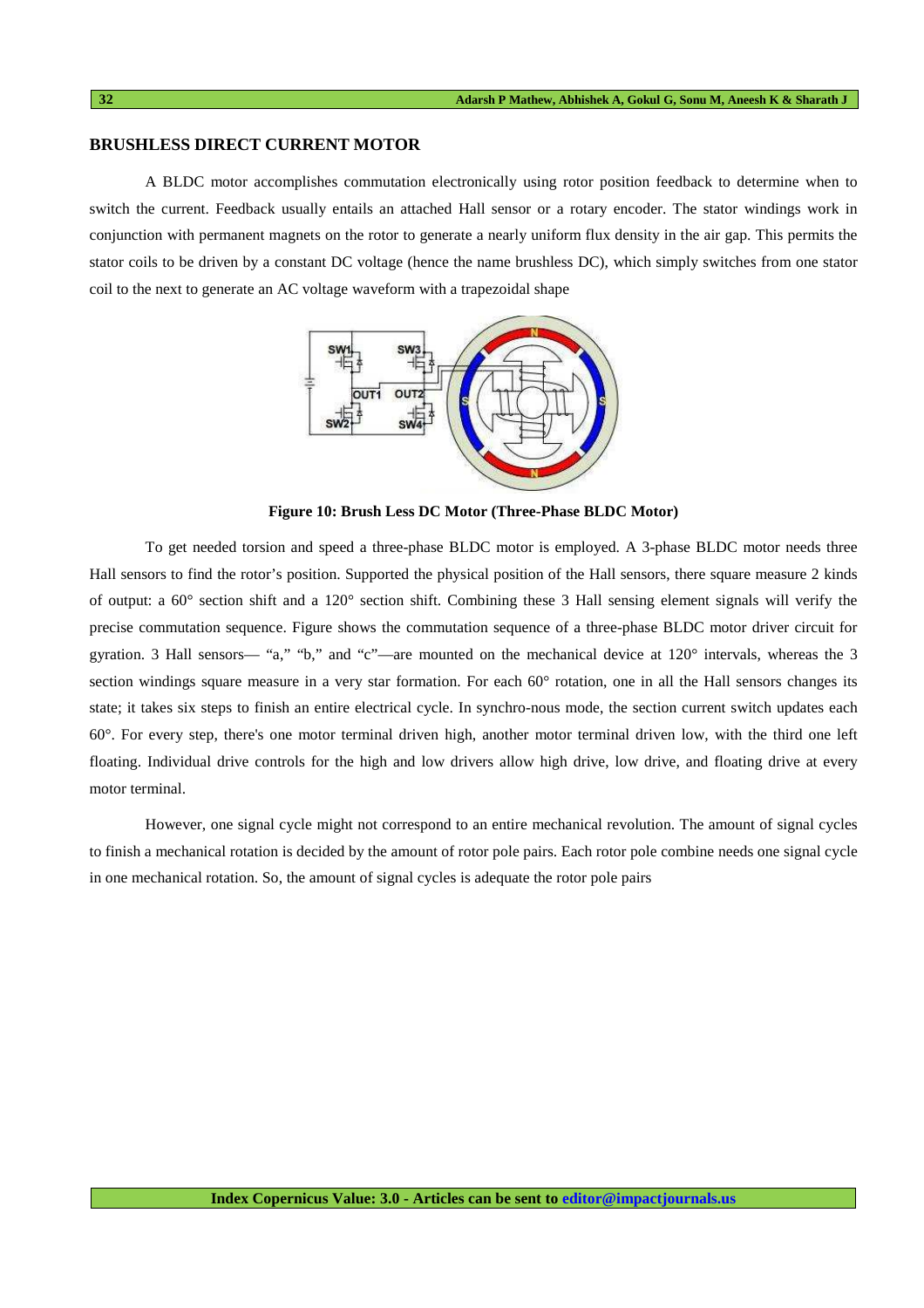

**Figure 11: Three-Phase BLDC Motor Commutation Sequence** 

Figure shows the temporal arrangement diagrams where the section windings—U, V, and W—are either energized or floated supported the Hall device signals a, b, and c. this may be AN example of Hall device signal having a 120° section shift with relation to each other, where the motor rotates counter-clockwise. Producing a Hall signal with a 60° section shift or rotating the motor right-handed desires a novel temporal arrangement sequence.

To vary the rotation speed, use pulse breadth modulation signals on the switches at a so much higher frequency than the motor rotation frequency. Generally, the PWM frequency need to be a at least of 10 times on prime of the maximum motor rotation frequency. Another advantage of PWM is that if the DC bus voltage is far on prime of the motorrated voltage, therefore limiting the duty cycle of PWM to satisfy the motor rated voltage controls the motor.

## **DC GENERATOR**



**Figure 12: Construction of a DC Generator** 

According to Faraday's laws of magnetism induction, whenever a conductor is placed in a very variable magnetic field (OR a conductor is touched in a very magnetic field), Associate in Nursing electrical phenomenon (electromotive force) gets iatrogenic within the conductor. The magnitude of iatrogenic electrical phenomenon will be calculated from the electrical phenomenon equation of dc generator. If the conductor is supplied with the closed path, the iatrogenic current can flow into inside the trail. in a very DC generator, field coils turn out Associate in Nursing magnetism field and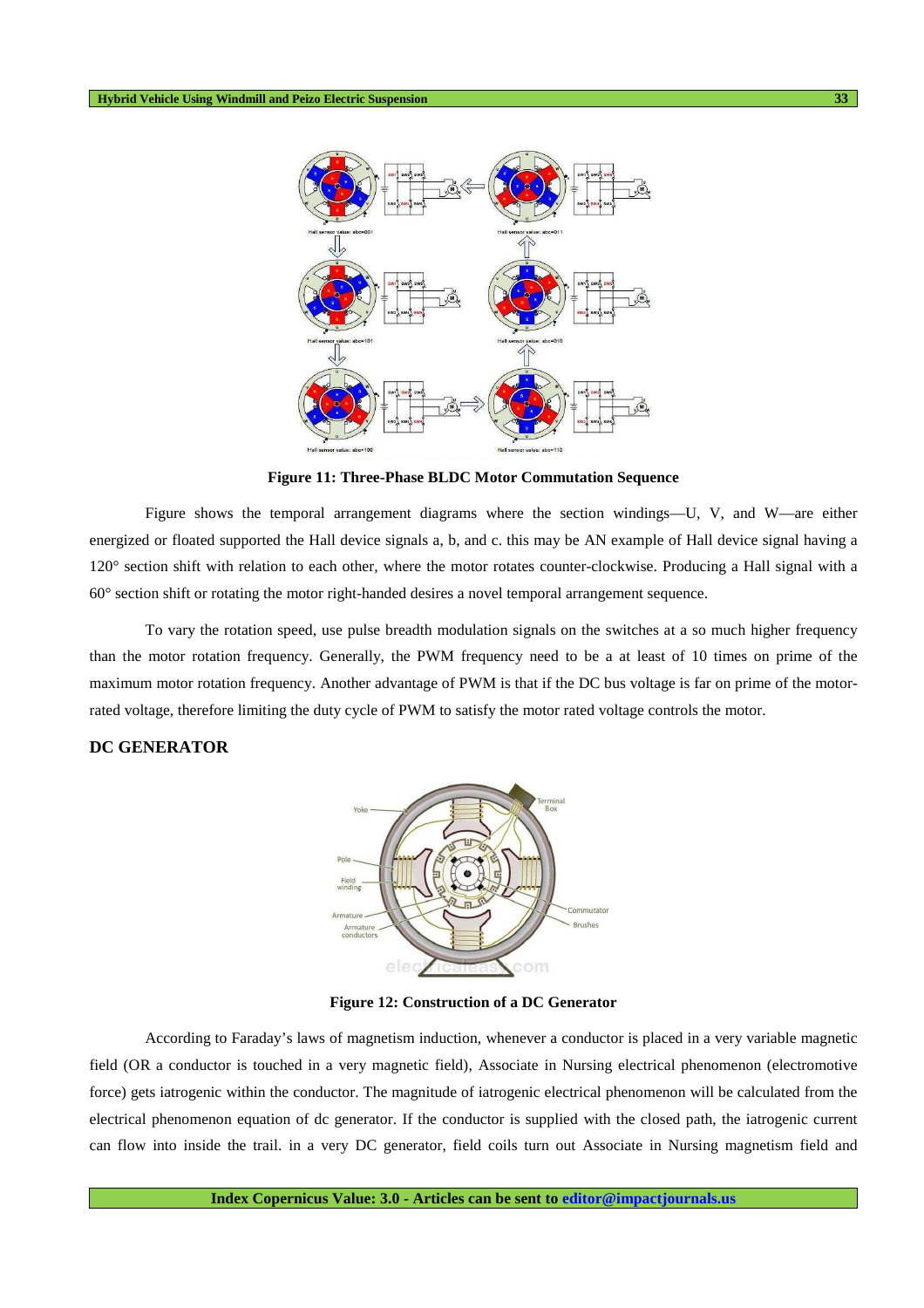therefore the coil conductors area unit turned into the sector. Thus, Associate in Nursing electromagnetically iatrogenic electrical phenomenon is generated within the coil con-doctors. The direction of iatrogenic current is given by Fleming's right rule.

The direction of induced current changes whenever the direction of motion of the conductor changes. Let's consider Associate in nursing coil rotating dextrorotatory and a conductor at the left is moving upward. once the coil completes a 0.5 rotation, the direction of motion of that exact conductor are reversed to downward. Hence, the direction of current in each coil conductor are alternating. If you explore the on top of figure, you may shrewdness the direction of the iatrogenic current is alternating in Associate in Nursing coil conductor. However with a split ring commutator, connections of the coil conductors additionally get reversed once the present reversal happens. and thus, we tend to get unifacial current at the terminals.

### **FABRICATION**

The front fork of the scooter was alternated to accommodate the hub motor.

The original front wheel was removed and in that place hub wheel is mounted.

The batteries are connected in series and placed on a frame in the central compartment

The Microcontroller unit is screwed to the body of the scooter.

The windmill, dc generator and its frame is bolted on the front of the scooter

An auxiliary handle for accommodating variable resistance accelerator is welded to the frame of the scooter. The accelerator was mounted on it.

Connections between motor, generator, accelerator and micro controller are wired.

An additional frame is welded aside the suspension system to accommodate the piezo electric strips.

### **WORKING OF PROJECT**

The scooter starts moving when the variable resistance accelerator (electric throttle) is turned by means of hub motor.

When a desirable speed is achieved hub motor is switched off and using ignition switch vehicle is started.

The windmill rotates due to the air flow and dynamo rotates. The current from the dynamo is passed to micro controller. The micro controller then charges the battery

As the vehicle travels through irregular terrains the stress developed in the suspension causes piezo electric strip to produce electricity.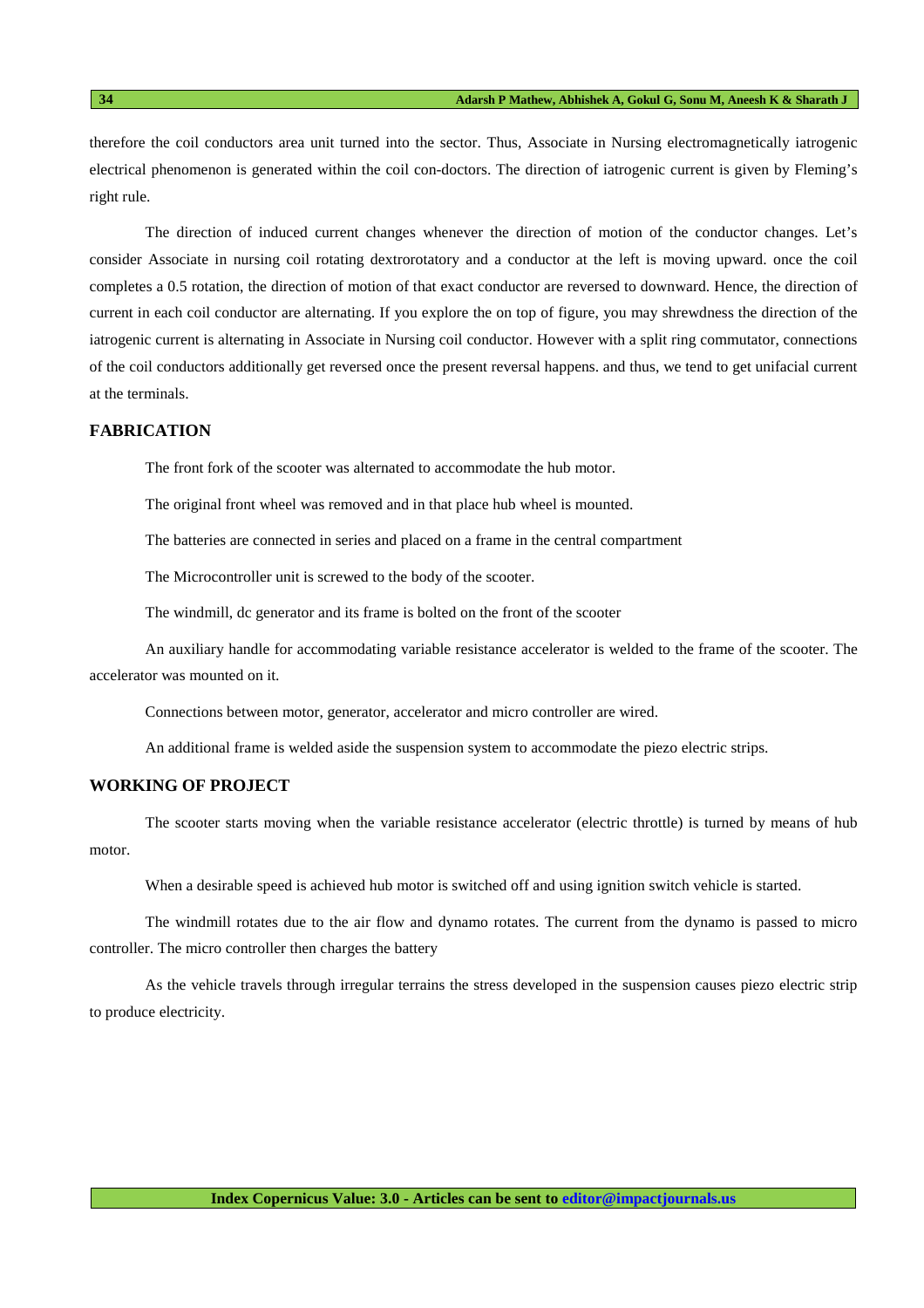# **ANALYSIS**

| Throttle Angle (Degree) Signal Voltage (V) |       |
|--------------------------------------------|-------|
|                                            |       |
| 10                                         | 0.45  |
| 20                                         | 0.9   |
| 30                                         | 1.44  |
| 40                                         | 1.9   |
| 50                                         | 2.37  |
| 60                                         | 2.84  |
| 70                                         | 3.31  |
| 80                                         | 3.78  |
| 84                                         | 4.24  |
| 90                                         | 4.538 |
| 100                                        | 5     |

| Table 2: Variable Resistance Accelerator |  |  |  |  |
|------------------------------------------|--|--|--|--|
|------------------------------------------|--|--|--|--|

Equation of Electricity Generation in Piezo Electric Material

The quantity of the electric charge (Q) is constant depending on the composition. The piezoelectric element is sandwiched between a constant mass (m) and a base. From Newton's Second Law, the relationship between the acceleration (α) applied to the accelerometers sensor, and force (F) applied to the piezoelectric element can be expressed. Therefore, since (d) and (m) are constant, the generated electric charge (Q) is linearly proportional to the acceleration  $(\alpha)$ 

- $Q = d \times F$
- $F = m \times \alpha$
- $Q = d \times m$

Equation of torque in hub motor Power  $P = V * I$ , Where

V=voltage (volts)

 $I=$  current (amp)

 $P = T x w$ , Where:

 $T = Torque(Nm)$ 

 $w = Rotational velocity (rad/sec)$ 

Torque  $T = P/w$ 

Windmill power generation:

Wind energy is the kinetic energy of air in motion, also called wind. Total wind energy flowing through an imaginary surface with area A during the time t is:

$$
E = \frac{1}{2}mv^2 = \frac{1}{2}(Avt\rho)v^2 = \frac{1}{2}At\rho v^3,
$$

Where ρ is the density of air; v is the wind speed; Avt is the volume of air passing through A (which is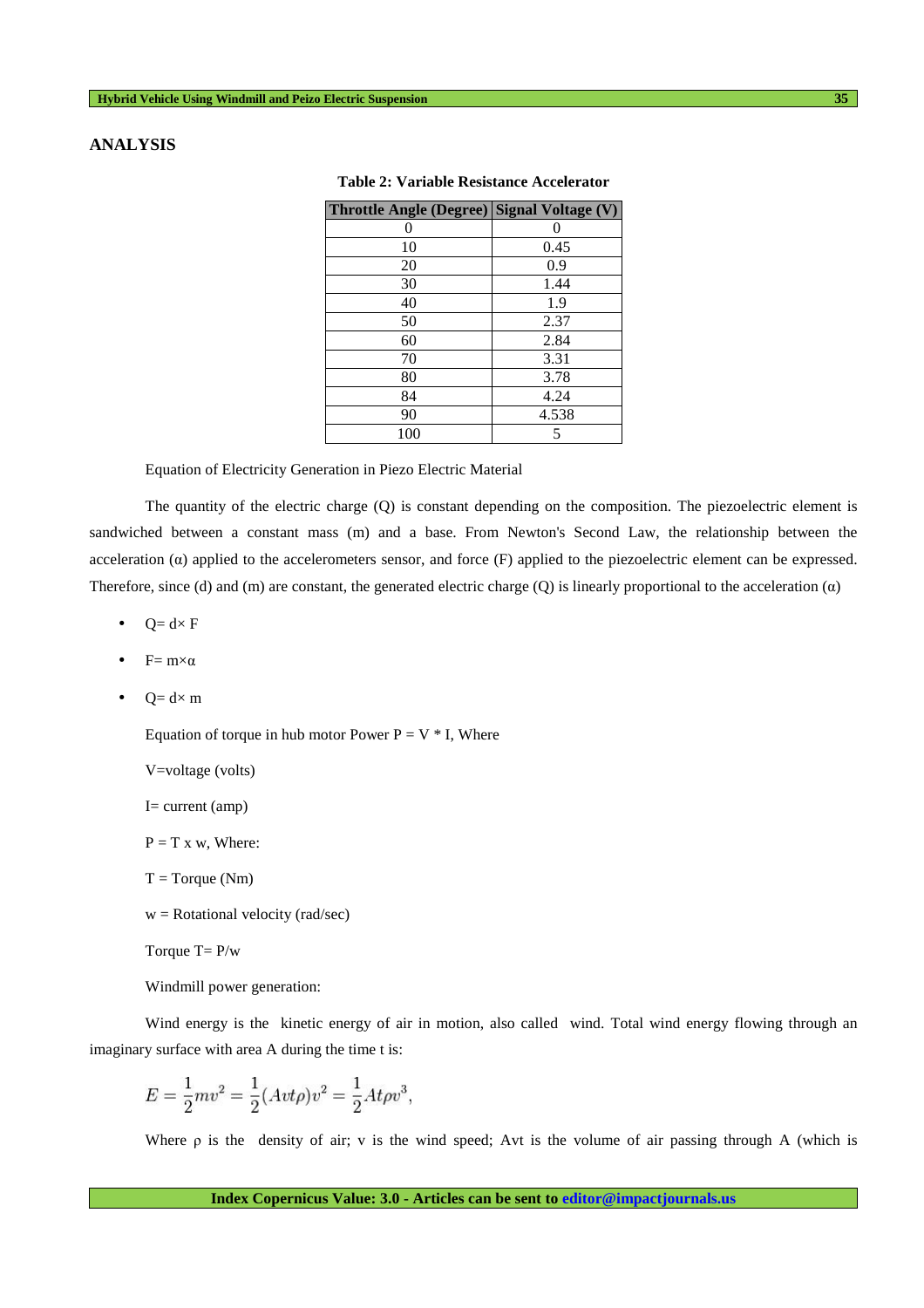considered perpendicular to the direction of the wind); Avtp is therefore the mass m passing through "A". Note that  $\frac{1}{2}$  pv2 is the kinetic energy of the moving air per unit volume.

Power is energy per unit time, so the wind power incident on A (e.g. equal to the rotor area of a wind turbine is:

$$
P = \frac{E}{t} = \frac{1}{2}A\rho v^3.
$$

Wind power in an open air stream is thus proportional to the third power of the wind speed; the available power increases eightfold when the wind speed doubles. Wind turbines for grid electricity therefore need to be especially efficient at greater wind speeds

# **ON ROAD CALCULATIONS**

The vehicle speed was recorded using speedometer. Voltage and current at different positions of speed was analyzed using voltmeter and ammeter. Also the respective wind velocity at different speeds was analyzed using anemometer.

| SR. No | <b>Vehicle Speed</b><br>(km/hr) | <b>Wind Velocity</b><br>(m/s) | Voltage (V) | Current $(A)$ | Power (W)<br>$(P=V^*I)$ |
|--------|---------------------------------|-------------------------------|-------------|---------------|-------------------------|
|        | 20                              | 5.2                           | 11.5        | 2.3           | 26.45                   |
|        | 25                              | 6.3                           | 11.8        | 3.1           | 36.58                   |
| 3      | 30                              | 8.2                           | 12.1        | 4.2           | 50.82                   |
|        | 35                              | 9.1                           | 12.2        | 5.5           | 67.10                   |
|        | 40                              | 10.9                          | 12.3        | 6.6           | 80.52                   |
|        | 45                              | 11.7                          | 12.3        | 7.2           | 88.56                   |
|        | 50                              | 12.4                          | 12.3        | 7.5           | 92.25                   |

**Table 3: Windmill Testing** 

# **MILEAGE VARIATION**

# **Procedure of Testing**

1st stage: The vehicle was driven till the complete fuel and power from battery was utilized. So there is no more charge in battery and no more fuel in tank

2nd stage: The vehicle is then filled with 1 litre of petrol-oil mixture, now it can be driven till the maximum distance, till the fuel finishes. Here it will run up to a distance of 35 km, which was the mileage of given vehicle. During this time the windmill rotates and battery gets charged.

3rd stage: Now the actual working of our hybrid vehicle starts. Then it was filled with 1 litre of fuel and mileage results were analyzed.

It was started and run with electric motor to a maximum of 25km/h, after that ic engine was used for running. Now run the vehicle to the maximum distance using ic engine mode and electric mode, until the vehicle stops. The new distance we get is the mileage of our hybrid vehicle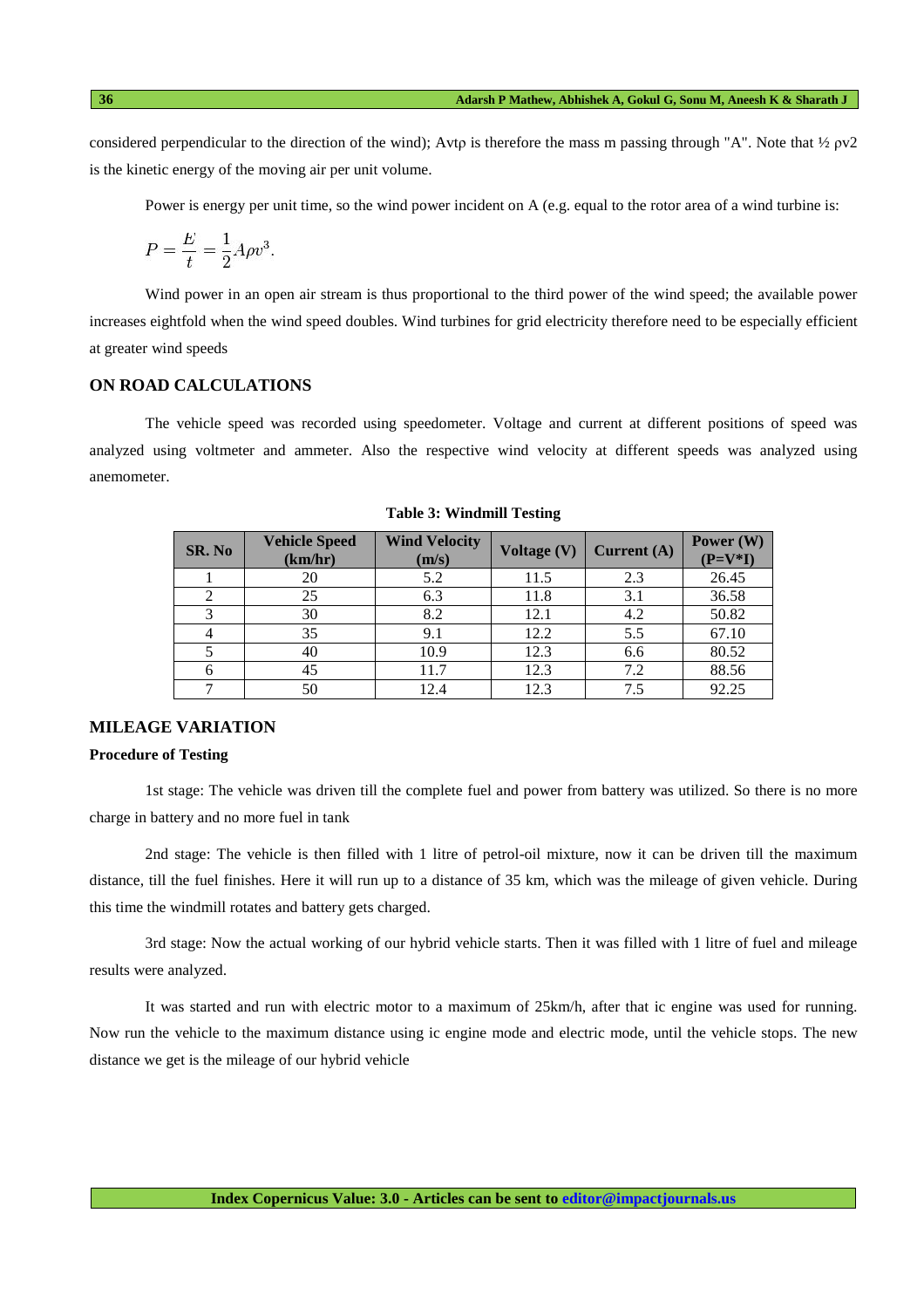| <b>Maximum Speed</b> | $\vert$ 50 kmph |
|----------------------|-----------------|
| Avg Speed            | 38.5 kmph       |
| Mileage              | 35 km           |

#### **Table 4: Test Results from IC Engine**

### **Table 5: Test Results from Hybrid Vehicle**

| <b>Maximum Speed</b> | 40Kmph     |
|----------------------|------------|
| Average Speed        | 30kmph     |
| Per Litre Mileage    | 42-43 kmph |

#### **TEST RESULTS FROM HYBRID VEHICLE**

This hybrid system is the combination of wind and piezo energy. The system is designed for wind turbines having the capacity of 35 watt and one piezo electric suspension system of 3w. After conducting the tests about 38 watts of energy is generated using this system. The wind turbine starts generating the designed power at a speed of 20 km/hr up to 50km/hr when the wind velocity was about the  $12 \text{ m/s}$  to  $14 \text{ m/s}$  this the rated speed and power. After this the power remains constant. Hybrid energy systems can offer efficient solutions to customers that individual technologies cannot match. This system can address limitations in terms of fuel flexibility, efficiency, reliability, emissions and economics. This system will helpful to reduce fuel consumption by assisting renewable energy source. It may also reduce the harmful effects on environment. About 90 watt is the additional power available so it will increase efficiency of engine. The hybrid vehicle ultimately gave 42.5 km/ltr mileage, which is 25% increment of actual mileage

# **FUTRE SCOPE**

The vehicle can also be run as multi drive vehicle by running parallel both the electric and ic engine modes. During this time the vehicle doesn't have stability due to torque variation from two modes are different. This problem can be solved by using a torque synchronizer which connects both electric and ic engine shafts and provide a single torque. Also a DPDT switch can be used with battery of electric motor, which can be used as regenerative braking. When the it accelerates current lows in one direction and when brake is engaged the DPDT switch works and hub motor wheel reverse its direction, during this time if slightly current is varied wheel can be stopped without friction plates or discs. Costlier piezo-electric materials available in markets can be used for more power generation.

#### **CONCLUSIONS**

The project is completed successfully and the hybrid vehicle featuring the synergistic combination of IC engine and electric motor is successfully developed. The project also features non-conventional battery charging methods including wind energy and piezo electric technology. The experiments done on the project clearly illustrates its ecofriendliness and fuel saving capability. Further modifications can be done on the concept with more investment of money and technology. The position of the windmill can be designed to suit the aero dynamic shape of the vehicle. Also exception of lead bases materials as piezo electric strips can be done. The adaption of concept to more advanced motor vehicles such with 4-stroke engine and other efficiency improving technologies may lead to further fuel saving and cutting down pollution. The project here was adapted on a 2stroke vehicle to clearly mention the pollution problem of those engines and how it can be resolved by introducing the hybrid technology. Adapting hybrid technology to any kind of IC engine and any kind of IC engine powered vehicle can produce higher efficiency and low polluting vehicles.